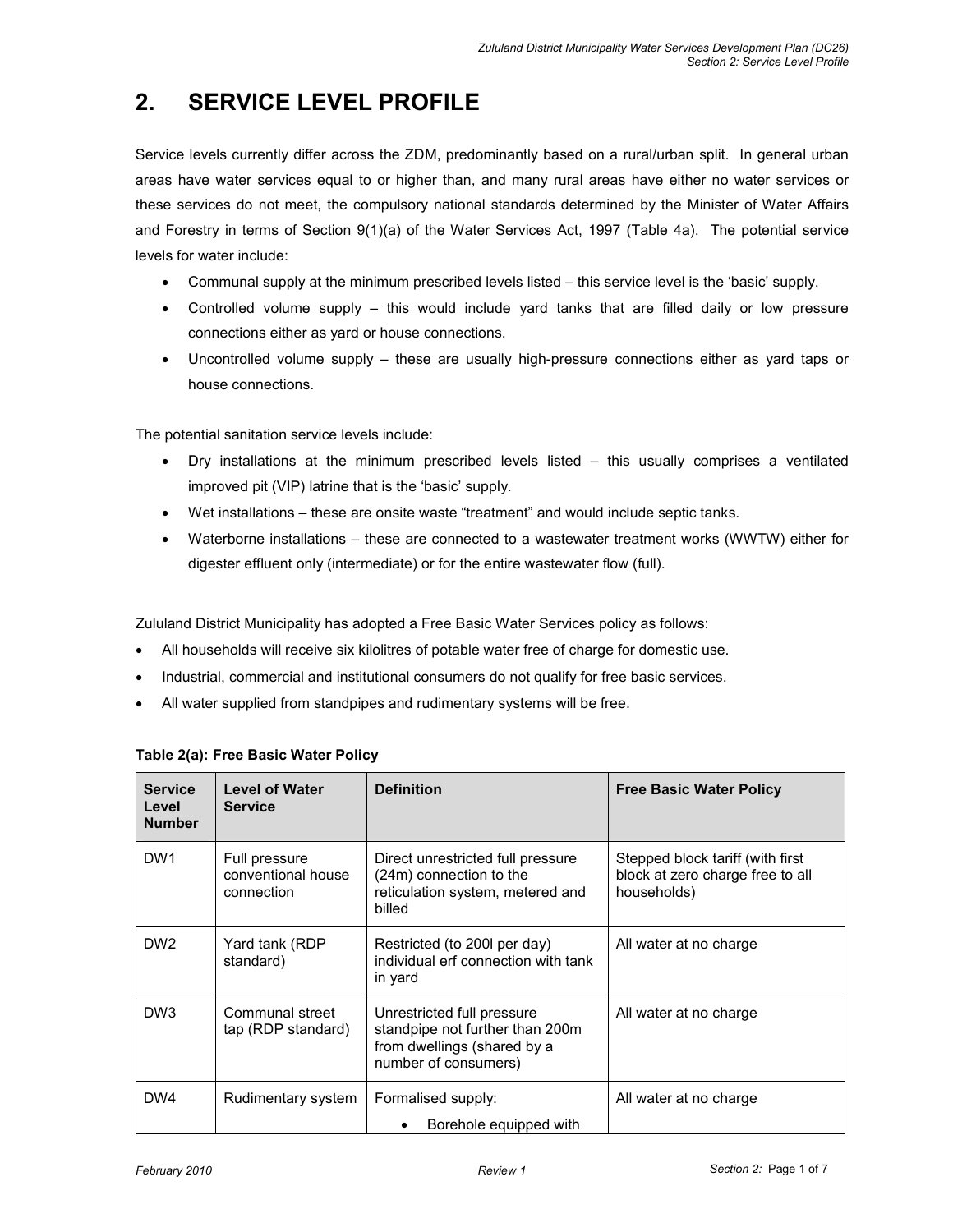| <b>Service</b><br>Level<br><b>Number</b> | <b>Level of Water</b><br><b>Service</b> | <b>Definition</b>                                              | <b>Free Basic Water Policy</b> |
|------------------------------------------|-----------------------------------------|----------------------------------------------------------------|--------------------------------|
|                                          |                                         | hand pump                                                      |                                |
|                                          |                                         | Protected spring<br>$\bullet$                                  |                                |
|                                          |                                         | Communal standpipe<br>٠<br>further than 200m from<br>dwellings |                                |

### Table 2(b): Free Basic Sanitation Policy

| <b>Service</b><br>Level<br><b>Number</b> | <b>Level of Sanitation</b><br><b>Service</b> | <b>Definition</b>                                                               | <b>Free Basic Sanitation Policy</b>                                                                                                                        |
|------------------------------------------|----------------------------------------------|---------------------------------------------------------------------------------|------------------------------------------------------------------------------------------------------------------------------------------------------------|
| DS <sub>1</sub>                          | Water borne sewage                           | Unrestricted connection to<br>municipal sewerage system                         | Included in free basic water<br>allocation                                                                                                                 |
| DS <sub>2</sub>                          | Septic tank or similar<br>facility           | On-site disposal (self treatment)                                               | No charge                                                                                                                                                  |
| DS3                                      | Conservancy tank                             | Localised sewage temporary<br>storage facility                                  | No charge to selected households<br>in specific areas as determined by<br>the municipality, aligned to free<br>basic water policy for service level<br>DW4 |
| DS4                                      | Ventilated improved<br>pit (VIP) latrine     | Dry pit with sufficient capacity on-<br>site disposal based on set<br>standards | No charge                                                                                                                                                  |

## 2.1 Residential consumer units

The level of access of residential consumers to basic water services are shown in the tables below:

| Table 2.1 (a): Residential consumers: access to water |
|-------------------------------------------------------|
|-------------------------------------------------------|

| <b>WATER</b>              | None or<br>Inadequate | <b>Rudimentary</b>                                              | Communal<br>standpipes | Yard<br>connections | <b>TOTALS</b> |
|---------------------------|-----------------------|-----------------------------------------------------------------|------------------------|---------------------|---------------|
|                           |                       | <rdp< th=""><th><b>RDP</b></th><th>&gt;RDP</th><th></th></rdp<> | <b>RDP</b>             | >RDP                |               |
| AbaQulusi LM              | 0                     | 0                                                               | 0                      | 20 350              | 20 350        |
| eDumbe LM                 | 0                     | 0                                                               | 0                      | 6 1 6 2             | 6 1 6 2       |
| Nongoma LM                | 0                     | 0                                                               | 0                      | 957                 | 957           |
| Ulundi LM                 | 0                     | 0                                                               | 0                      | 6980                | 6980          |
| uPhongolo LM              | 0                     | 0                                                               | 0                      | 4 1 3 5             | 4 1 3 5       |
| Total (urban)             | $\bf{0}$              | $\bf{0}$                                                        | $\bf{0}$               | 38 584              | 38 584        |
| AbaQulusi LM              | 6 3 7 1               | 2703                                                            | 264                    | 6 3 8 1             | 15719         |
| eDumbe LM                 | 2 7 6 3               | 949                                                             | 1104                   | 4 0 3 3             | 8849          |
| Nongoma LM                | 11 933                | 9936                                                            | 8 6 3 6                | 2 5 9 4             | 33 099        |
| Ulundi LM                 | 7 5 6 6               | 6624                                                            | 7 5 7 9                | 6 5 6 0             | 28 3 29       |
| uPhongolo LM              | 3586                  | 967                                                             | 1033                   | 12 377              | 17963         |
| Total (rural)             | 32 219                | 21 179                                                          | 18 6 16                | 31 945              | 103 959       |
|                           |                       |                                                                 |                        |                     |               |
| <b>Total (households)</b> | 32 219                | 21 179                                                          | 18 616                 | 70 529              | 142 543       |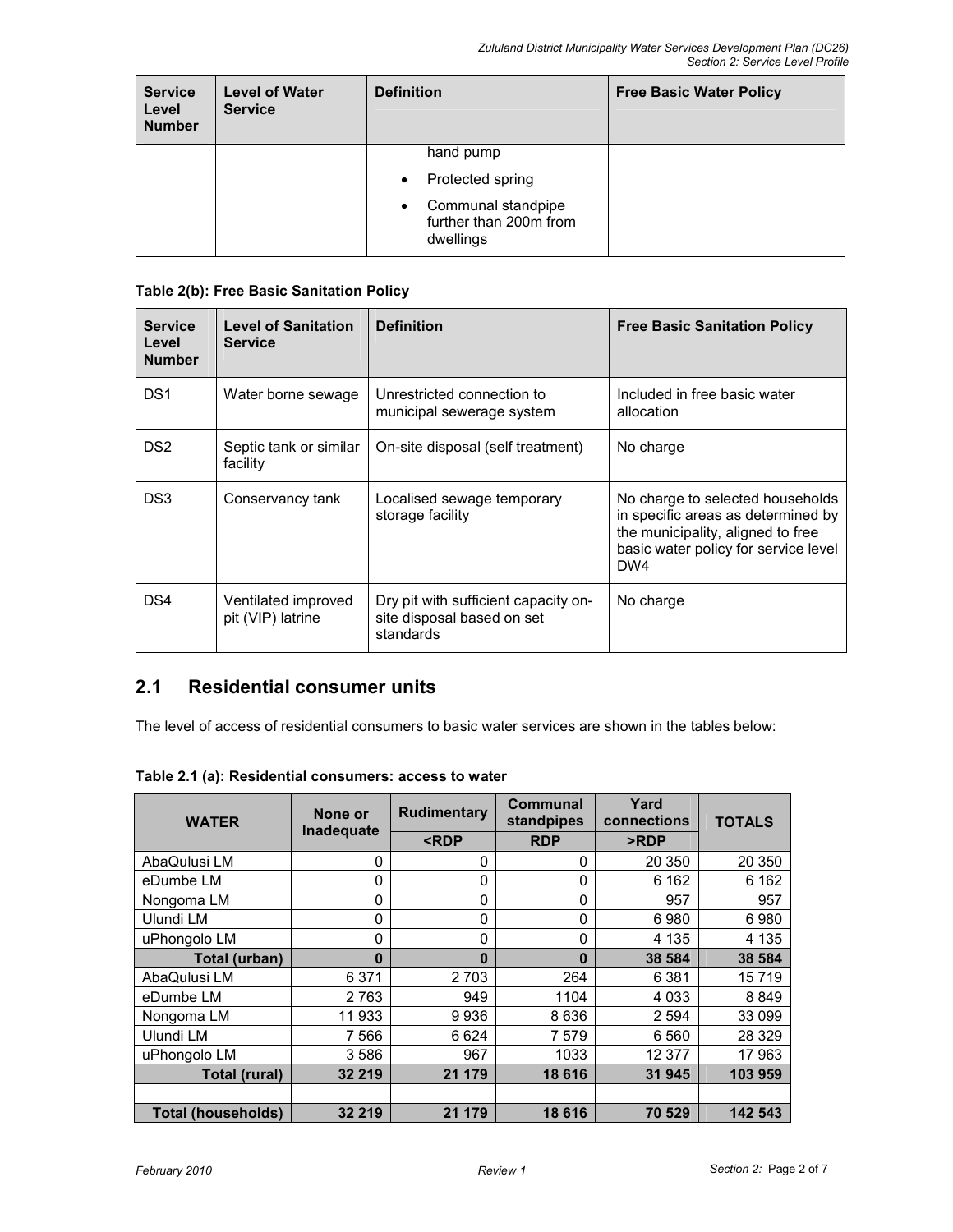| <b>SANITATION</b>         | None or    | <b>VIP</b> | <b>Septic tank</b> | Waterborne | <b>TOTALS</b> |
|---------------------------|------------|------------|--------------------|------------|---------------|
|                           | Inadequate | <b>RDP</b> | <b>RDP</b>         | >RDP       |               |
| AbaQulusi LM              | 0          | 0          | 0                  | 20 350     | 20 350        |
| eDumbe LM                 | 0          | 0          | 595                | 5 5 6 7    | 6 1 6 2       |
| Nongoma LM                | 0          | 0          | $\Omega$           | 957        | 957           |
| Ulundi LM                 | 0          | 0          | 0                  | 6980       | 6980          |
| uPhongolo LM              | 0          | 0          | $\Omega$           | 4 1 3 5    | 4 1 3 5       |
| Total (urban)             | $\bf{0}$   | $\bf{0}$   | 595                | 37989      | 38 584        |
| AbaQulusi LM              | 13811      | 1871       | 37                 | 0          | 15719         |
| eDumbe LM                 | 962        | 7743       | 144                | 0          | 8849          |
| Nongoma LM                | 28 24 2    | 4857       | 0                  | 0          | 33 099        |
| Ulundi LM                 | 20 960     | 7 3 2 7    | 42                 | 0          | 28 3 29       |
| uPhongolo LM              | 5953       | 11 684     | 326                | 0          | 17 963        |
| <b>Total (rural)</b>      | 69 928     | 33 4 8 2   | 549                | $\bf{0}$   | 103 959       |
|                           |            |            |                    |            |               |
| <b>Total (households)</b> | 69 928     | 33 4 8 2   | 1 144              | 37989      | 142 543       |

Table 2.1 (b): Residential consumers: access to sanitation

Table 2.1 (c): Percentage backlogs (water & sanitation)

| <b>WATER</b>  | <b>Total</b><br><b>Households</b> | <b>Backlogs</b> | % Backlogs | % of Total<br><b>Backlogs</b> |
|---------------|-----------------------------------|-----------------|------------|-------------------------------|
| AbaQulusi LM  | 36 069                            | 9074            | 25,2%      | 17,0%                         |
| eDumbe LM     | 15 0 11                           | 3712            | 24,7%      | 6,9%                          |
| Nongoma LM    | 34 056                            | 21869           | 64.2%      | 41,0%                         |
| Ulundi LM     | 35 309                            | 14 190          | 40.2%      | 26,6%                         |
| uPhongolo LM  | 22 098                            | 4 5 5 3         | 20,6%      | 8,5%                          |
| Total (urban) | 142 543                           | 53 398          | 37,5%      | 100,0%                        |
|               |                                   |                 |            |                               |

| <b>SANITATION</b> | <b>Total</b><br><b>Households</b> | <b>Backlogs</b> | % Backlogs | % of Total<br><b>Backlogs</b> |
|-------------------|-----------------------------------|-----------------|------------|-------------------------------|
| AbaQulusi LM      | 36 069                            | 13811           | 38,2%      | 19,8%                         |
| eDumbe LM         | 15 0 11                           | 962             | 6.4%       | 1,3%                          |
| Nongoma LM        | 34 056                            | 28 24 2         | 82,9%      | 40,3%                         |
| Ulundi LM         | 35 309                            | 20 960          | 59,4%      | 30,0%                         |
| uPhongolo LM      | 22 098                            | 5953            | 26,9%      | 8,6%                          |
| Total (rural)     | 142 543                           | 69928           | 49,1%      | 100,0%                        |

# 2.2 Public institutions and 'dry' industries

Tables 2.2 (a) & (b) below shows the no off institutions in the district and Figures 2.2 (a) & (b) the location of these facilities relative to water infrastructure. The current situation with access to services is still largely unknown at this stage. ZDM is currently embarking on an extensive field survey to determine the backlog with services at schools and clinics. The outcome of this survey is only expected towards June 2010 and will be included in the document when available.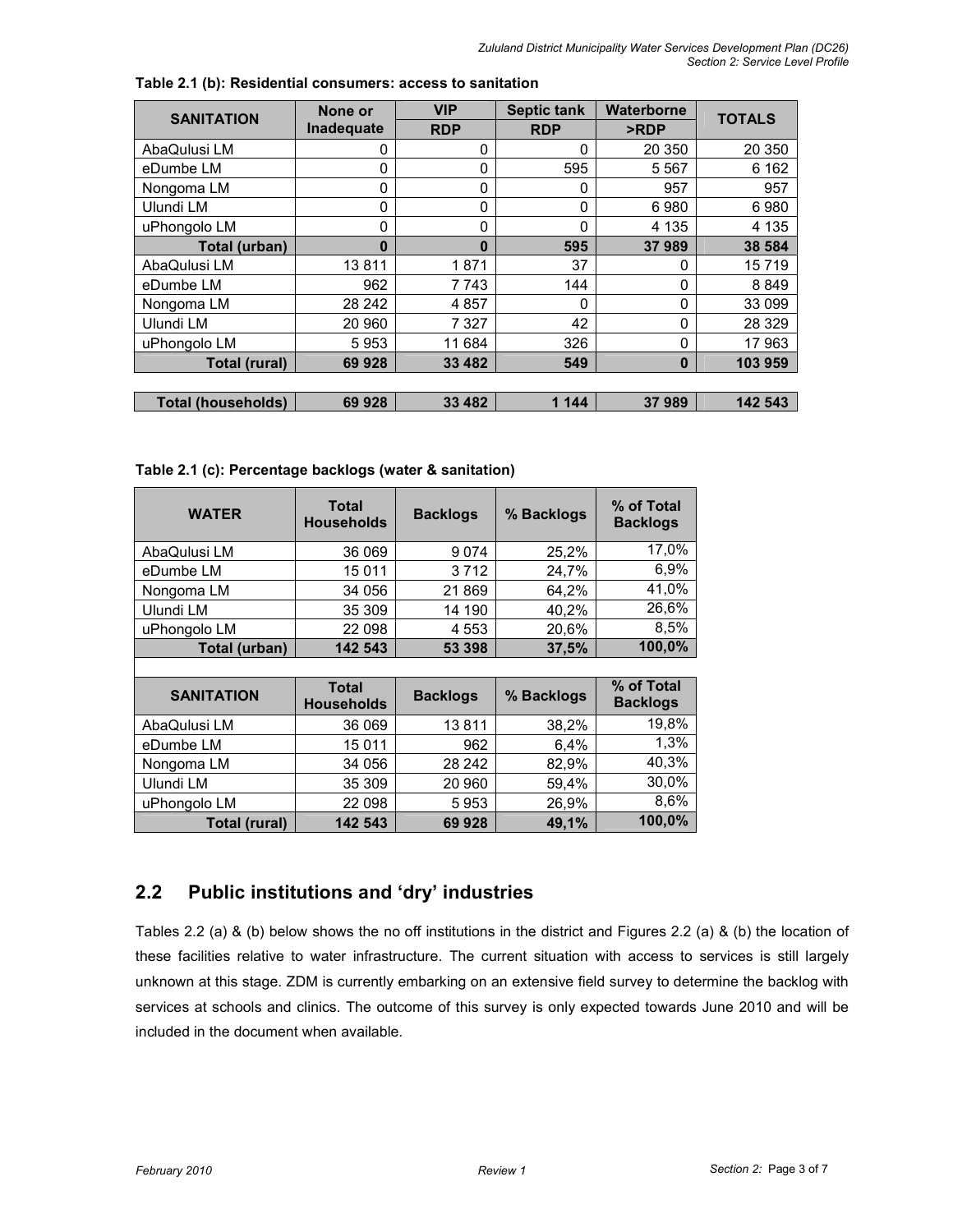|                        |        |                       | <b>WATER</b>          |                    |  |
|------------------------|--------|-----------------------|-----------------------|--------------------|--|
| <b>Institution</b>     | No off | None or<br>inadequate | Communal<br>standpipe | Yard<br>connection |  |
| <b>Businesses</b>      | 958    | tbd                   | tbd                   | tbd                |  |
| Clinics                | 61     | tbd                   | tbd                   | tbd                |  |
| Creches                | 7      | tbd                   | tbd                   | tbd                |  |
| "Dry" Industries       |        | tbd                   | tbd                   | tbd                |  |
| Hospitals              | 14     | tbd                   | tbd                   | tbd                |  |
| Magistrate offices     | 7      | tbd                   | tbd                   | tbd                |  |
| <b>Police Stations</b> | 15     | tbd                   | tbd                   | tbd                |  |
| Prisons                | 3      | tbd                   | tbd                   | tbd                |  |
| Schools                | 777    | tbd                   | tbd                   | tbd                |  |
| <b>Community Halls</b> | 39     | tbd                   | tbd                   | tbd                |  |
| Total                  | 1881   |                       |                       |                    |  |

#### Table 2.2 (a): Public institutions and 'dry' industries: access to water

#### Table 2.2 (b): Public institutions and 'dry' industries: access to sanitation

|                        |        |                       | <b>SANITATION</b>               |            |  |
|------------------------|--------|-----------------------|---------------------------------|------------|--|
| <b>Institution</b>     | No off | None or<br>inadequate | Dry pit/<br><b>Septic tanks</b> | Waterborne |  |
| <b>Businesses</b>      | 958    | tbd                   | tbd                             | tbd        |  |
| Clinics                | 61     | tbd                   | tbd                             | tbd        |  |
| Creches                | 7      | tbd                   | tbd                             | tbd        |  |
| "Dry" Industries       |        | tbd                   | tbd                             | tbd        |  |
| Hospitals              | 14     | tbd                   | tbd                             | tbd        |  |
| Magistrate offices     | 7      | tbd                   | tbd                             | tbd        |  |
| <b>Police Stations</b> | 15     | tbd                   | tbd                             | tbd        |  |
| Prisons                | 3      | tbd                   | tbd                             | tbd        |  |
| Schools                | 777    | tbd                   | tbd                             | tbd        |  |
| <b>Community Halls</b> | 39     | tbd                   | tbd                             | tbd        |  |
| <b>Total (Rural)</b>   | 1881   |                       |                                 |            |  |

### 2.3 Wet Industries

There is a weak industrial base within the region and therefore industrial water use has not received high focus to date. Further detail will be obtained in future reviews of the WSDP.

### 2.4 'Raw' water consumers

There do not appear to be any raw water consumers in the ZDM, other than those not supplied with adequate water services i.e. the backlog. All water supplied is passed through a treatment facility.

## 2.5 Industrial consumer units: sanitation

No industry discharges wastewater directly into the river system. All wastewater passes through the WWTWs prior to discharge at the requisite standards. However, detailed data on the effluent received from industrial consumers still needs to be obtained.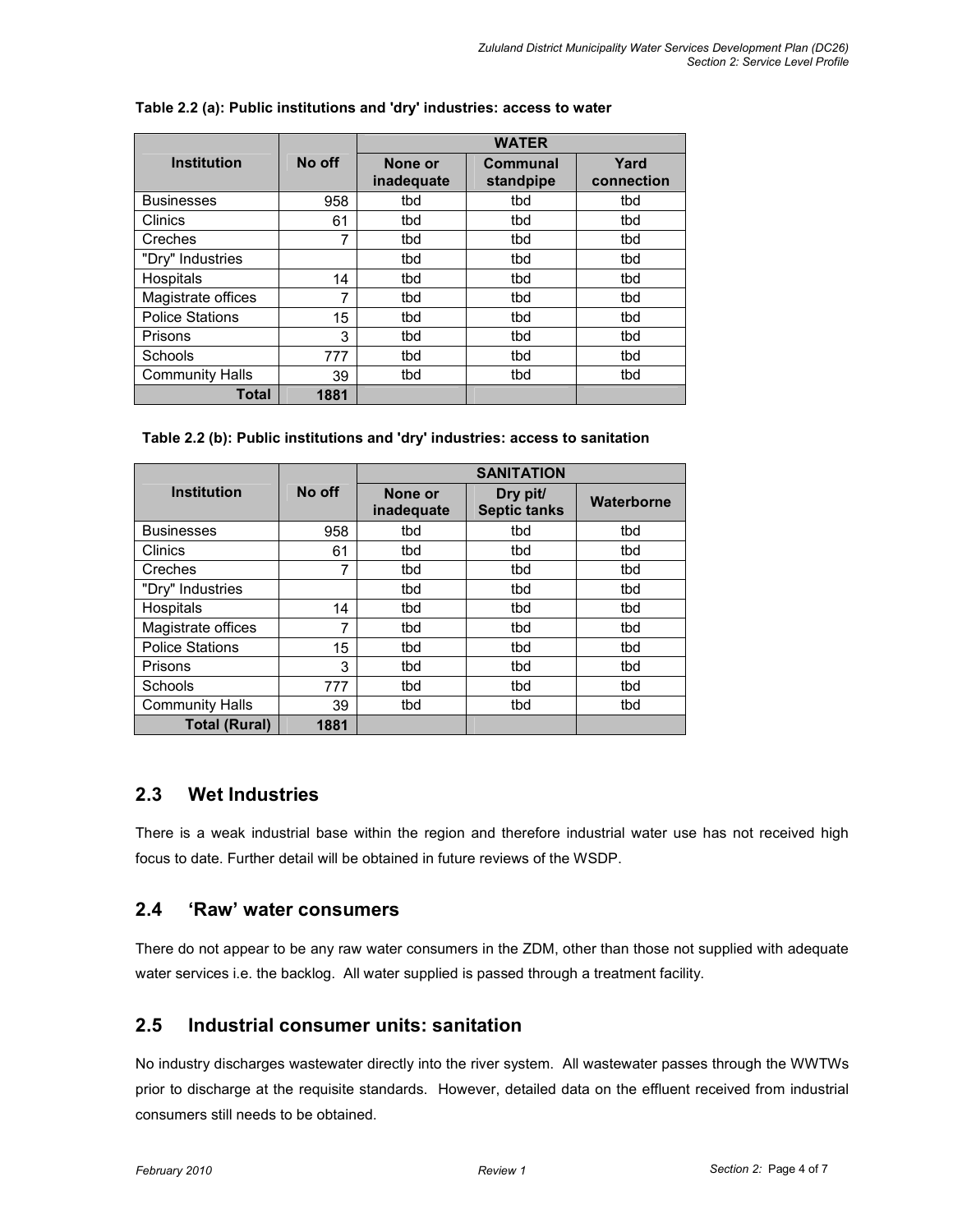# 2.6 Industries and their permitted effluent releases

No industry discharges wastewater directly into the river system. All wastewater passes through the WWTWs, however details of the effluent are still required.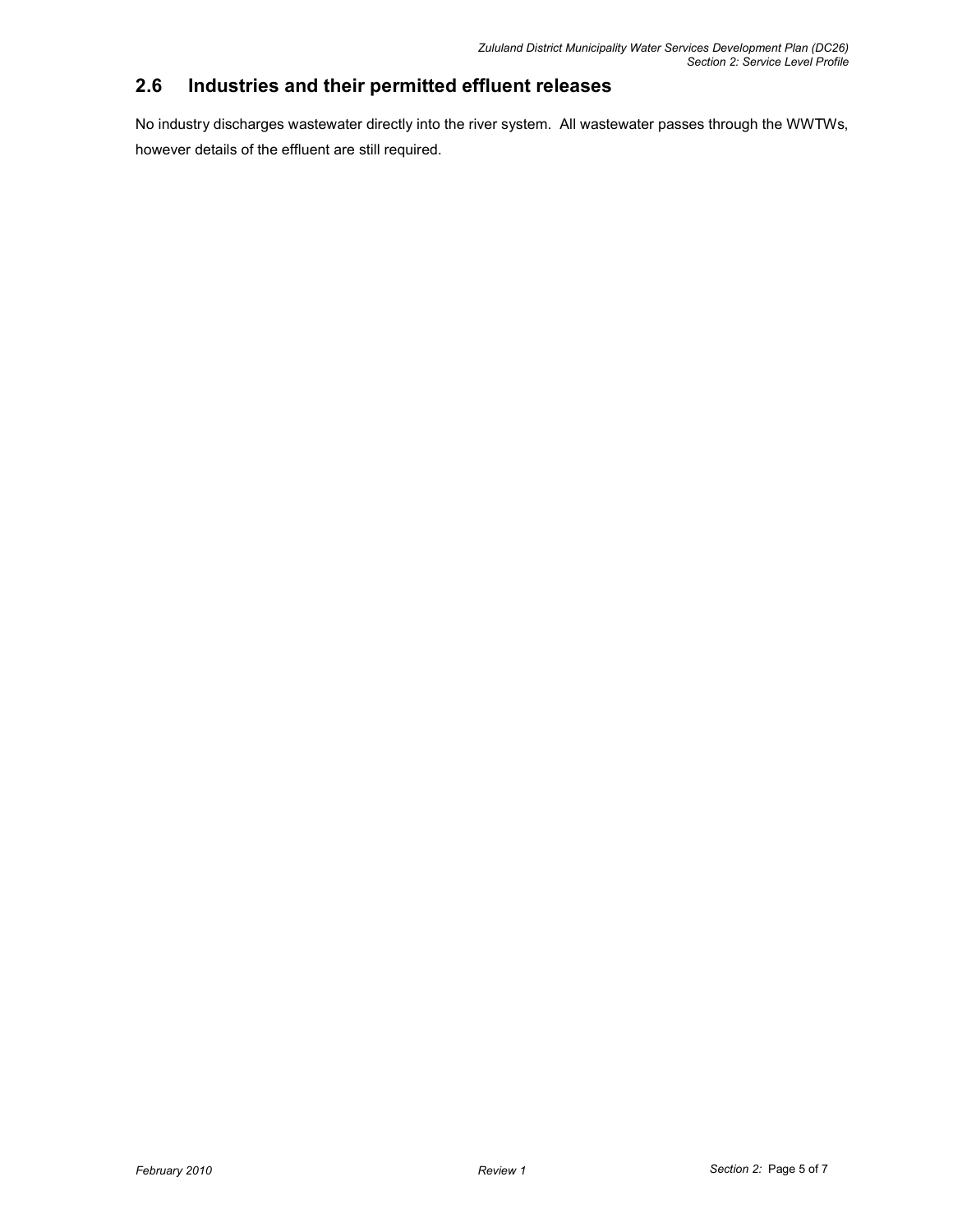Zululand District Municipality Water Services Development Plan (DC26) Section 2: Service Level Profile

Figure 2.2 (a): Location of institutional facilities relative to water infrastructure